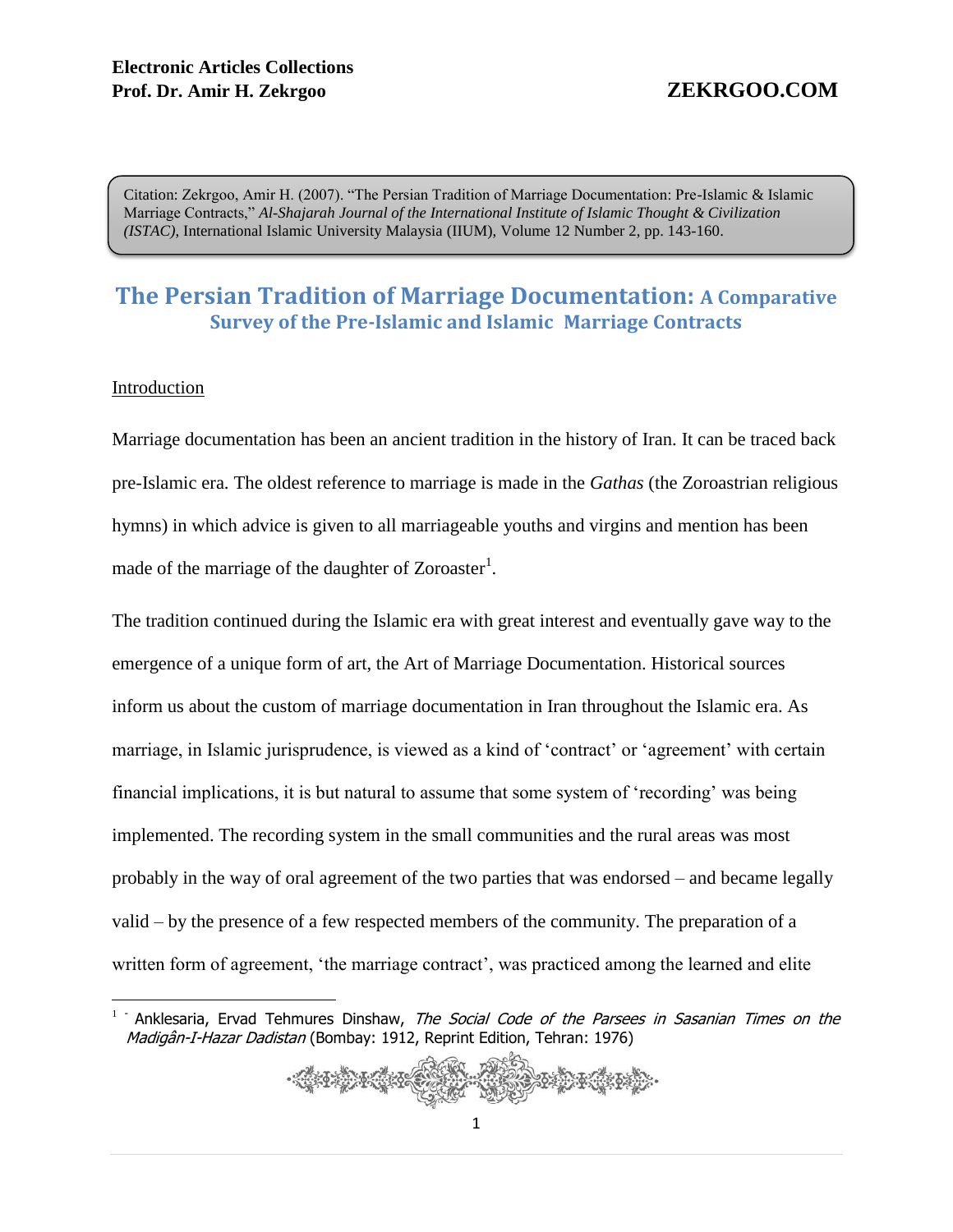who resided in big cities. A handful of Safavid marriage contracts have been preserved, yet the greatest body of historical marriage contracts of Iran, belong to a rather late phase, the Qajar period (A.D. 1794–1925).

The terms "contract" or "document" sound dry and rather too harsh when what we are referring to are exquisite, ornamented and sometimes sumptuous pieces of art. But as these fine examples of art, aside from their exquisite style of writing and impressive appearances, carry with them information of historical importance and commitments of socio-economic nature, among other religious issues, they are classified as 'documents'.

## **Marriage Documentation in Pre-Islamic Iran**\*

 $\overline{a}$ 

Marriage was considered a sacred act bestowing man and woman with everlasting life through their children and their children's children. It was believed that the good deeds of children were recorded in the name of their father; therefore by raising good children and providing them with proper education and moral values, the parents were actually doing good to themselves.

Amid the Pahlavi and Pazand texts, the number of the marriage documents—to the best of our knowledge—does not exceed six. The oldest among these beautiful texts belongs to 1278 A.D. Unfortunately, no older documents have been found; but from the few available ones, a fair amount of information concerning the traditions, customs, conditions and the structure of the marriage documents in the Sasanian period (A.D. 224–651) can be extracted. The study of these documents reveals a rather unified structure that can be classified as follows:

<sup>\*</sup> In the preparation of this section I have benefited from Dr. Saeed Oryan's paper, entitled "The Structure of Marriage Documents in Pahlavi and Pazand Texts"

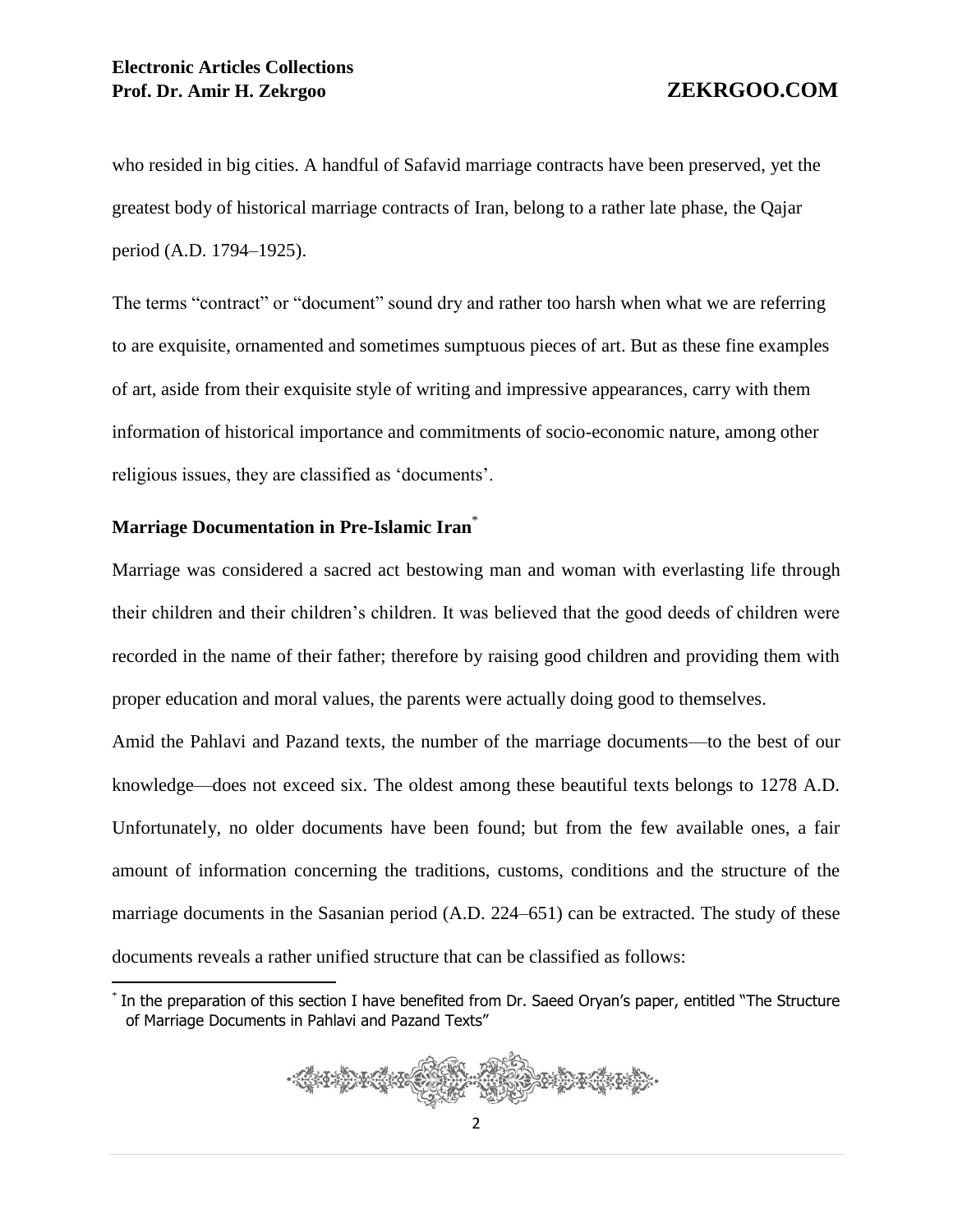#### A. *raise of the Lord*

The marriage document starts with the praise of Ohormazd, the Creator; wishing for His satisfaction, and supplication for the couples.

#### B. *Introduction of the newly weds***:**

The main text after praising the Lord gives a detailed account of the marriage: It records the date (day, month, and year) of the marriage and provides the genealogical tree of the marrying couple.

#### C. *Declaration of agreement***:**

The declaration and agreement of the wedding couple in accepting the responsibility of a mutual life and the commitment of the two parties to all the conditions involved<sup>2</sup> constitute another section of the Zoroastrian marriage contracts.

#### D. *Bride's dower***:**

An important aspect of the marriage contracts, which involved financial commitment, was called *'the rate of the marriage portion'* (the dower). The amounts of a bride's dower varied between 2000 & 3000 silver *drachmas* in different periods. It is interesting to note that though the dower amounts changed over time, however, the general rate of the "marriage portion" within each period remained standard within the society. The necessity of the payment of dower (regardless of the amount) by the

<sup>&</sup>lt;u>.</u><br><sup>2 -</sup> Anita, Ervard Edalji Kersaspji, 1909, *Pazand Texts,* Bombay pp. 170-171.

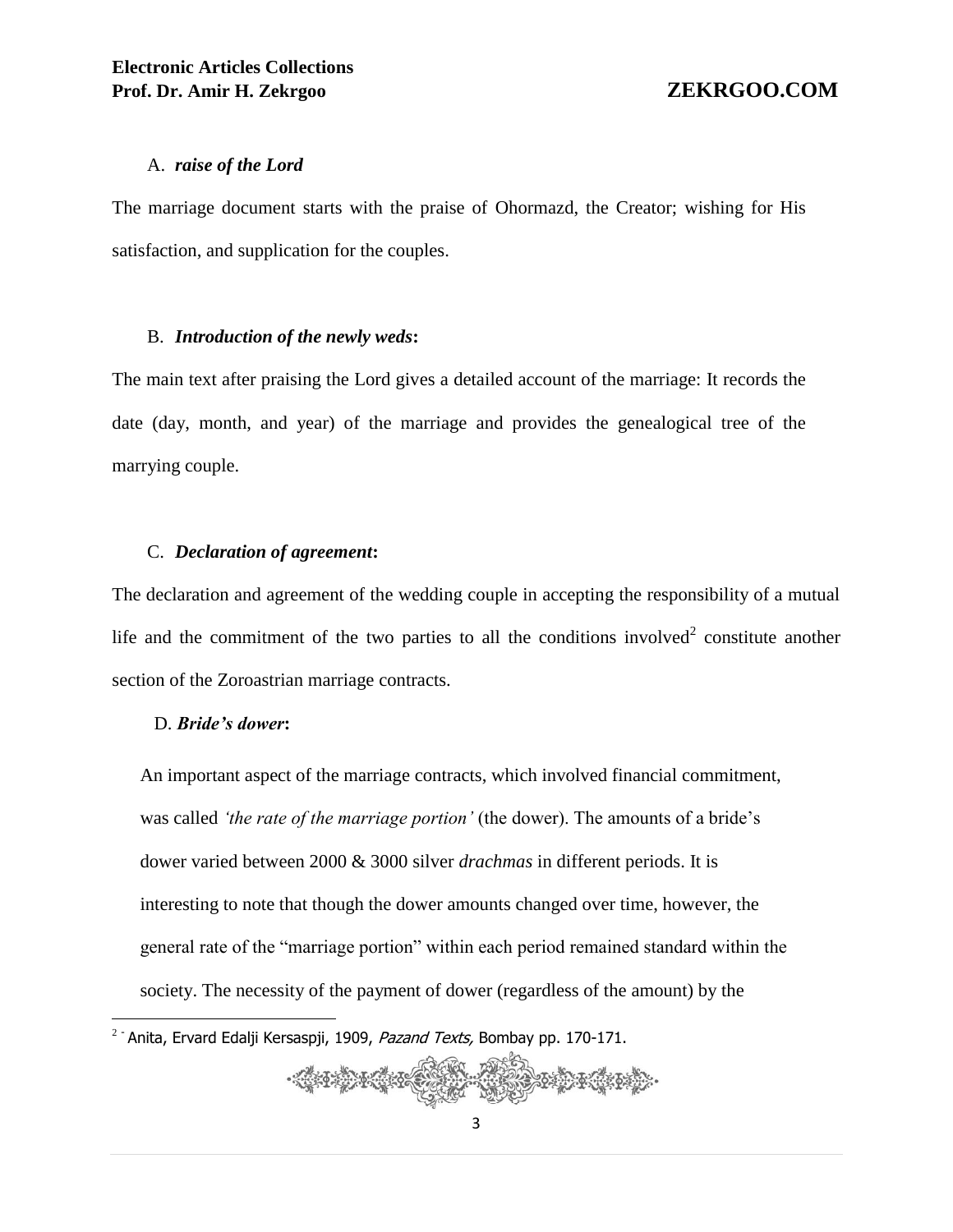groom is strongly stressed upon in the religious texts of the pre-Islamic Iran. In the text of *Nikah az Ravis-i-Iran*, it is stated that: "if such and such a person demands her property at night, or during day time, or if she commands it to be given to someone else, the husband should give it to her and he may not act otherwise"<sup>3</sup>. According to the stipulations in the marriage contracts, the brides actually received their "marriage portion" and exercised full authority in transferring or spending it<sup>4</sup>.

A survey of the literature available to us is indicative of a decline in the marriage portion. This seems to be so, owing to the fact that divorce was and still is difficult to attain in Zoroastrian religious law. Divorce is considered illegal and is almost impossible to get unless under the following four conditions: treachery, hiding of menstruation, witchcraft, and infertility<sup>5</sup>.

# E. *Prayer and advice***:**

The concluding part of the marriage documents bore advice to the bridal couple and prayers for them.

F: *Names of witnesses*:

 $\overline{a}$ 

<sup>5</sup> - Saddar Bundehesh 34/8-7.



<sup>3</sup> - Anita 1909, pp. 170-171.

<sup>4</sup> - Abar Paymanag-e Kadg-xwadayīh 7-9; Oryan 1992, pp. 174-175, 363-364; Jamasp Asana 1897, pp. 142-143.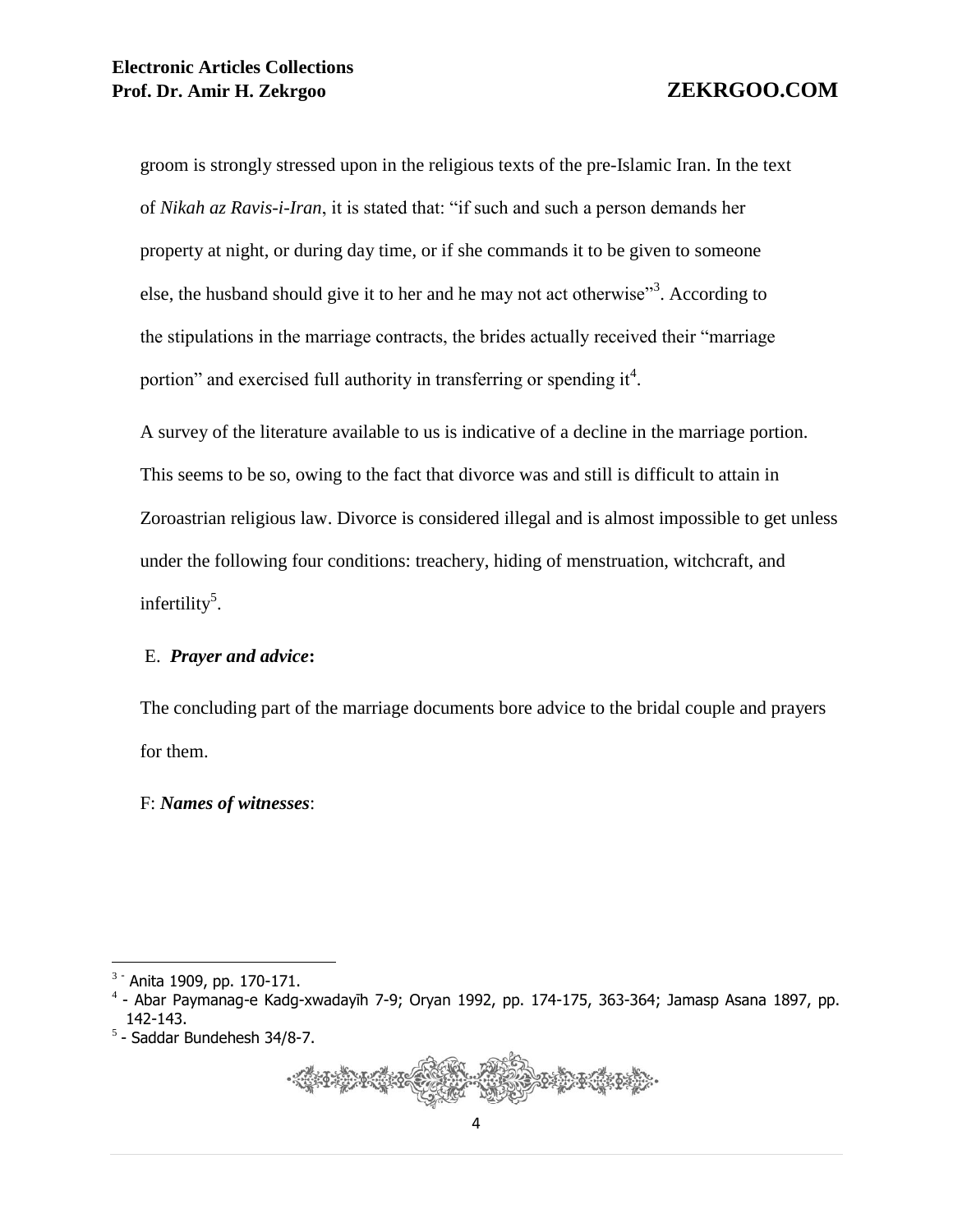And finally the names of the witnesses whose presence was in the form of a group<sup>6</sup> bore testimony to the fulfillment of the marriage ceremony.

Marriage Documentation in the Islamic Era

Marriage in Islam is referred to as an act of sacred nature. It is a blessing bestowed by His Providence to man in order to ease his life, console the soul, to relieve his pain and to provide him with children to care for. "*It is He who created you out of one living soul, and made of him his spouse that he might rest in her. Then, when he covered her, she bore a light burden and passed by with it; but when it became heavy, they cried to God their Lord, if Thou givest us a righteous child, we indeed shall be of the thankful"* (The Qur'an, 7:189). *"And of His signs is that He created for you, of yourselves spouses, that you might repose in them, and He has set between you love and mercy, surely in that are signs for a people who consider"* (The Qur'an, 30:21).

Marriage is referred to in the Qur'an as an eternal reward in the life of the hereafter. According to the Divine Words, the believers "*shall be admitted to gardens underneath which rivers flow, therein dwelling forever, and spouses purified*" (3:15, 4:57). A Prophetic Tradition (*hadith*) indicates "among all established assemblies in Islam, no assembly is as loved and favored by the Glorious and Dignified God as "the marriage"."<sup>7</sup> Another *hadith* refers to marriage as an act that saves half of one's faith.<sup>8</sup>

 $8$  - Ibid

 $\overline{a}$ 



<sup>6</sup> - Abar Paymanag-ī Kadag-xwadayih 1,11; Oryan 1992, pp. 174-175, 363-364; Jamasp Asana 1897, pp. 142-143.

 $7$  - *Wasa'il al-Shī'ah* vol. 14, pp. 3-4.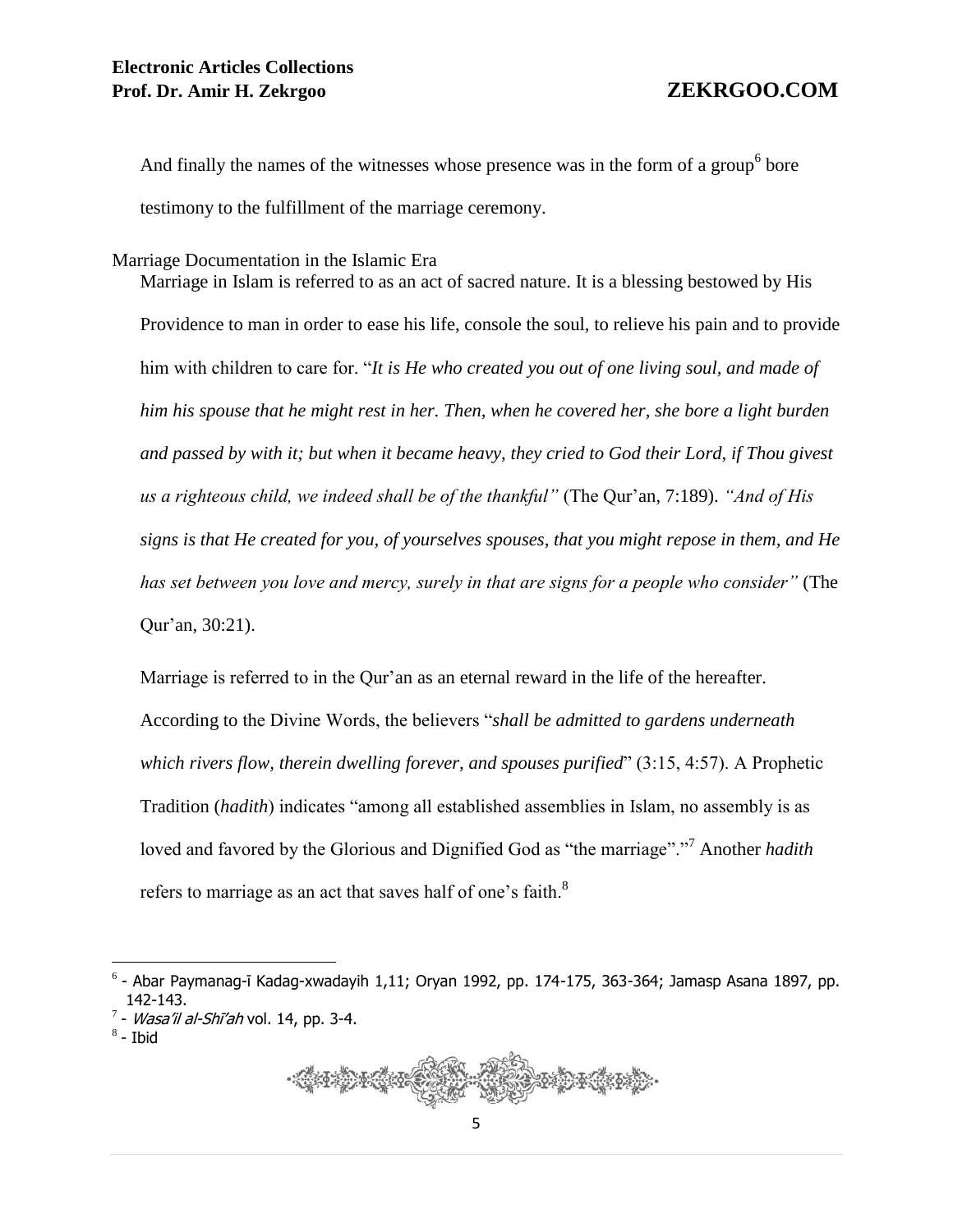In the course of studying the narrated Traditions, we come across values based upon which a man is advised to select his life partner. These values in respect to both the physical as well as the spiritual aspects of a woman have been clearly defined. A perfect woman is introduced with attributes such as: piousness, politeness, wisdom, chastity, and generosity. Having an honorable family background, beauty, the ability to fulfill the husband's sexual needs and the capacity to bear children are also counted among such esteemed qualities.<sup>9</sup>

The same attributes have been embodied in the numerous titles of honor for the brides in the beautiful literature of the marriage certificates of the Qajar period. Titles such as "*Kameleh*" and "*Bālegheh*" for example, refer to a bride's fertility. "*Afifeh*" and "*Esmat Panah*" allude to her chastity; "*Khorshid Neqab*" and "*Qamar Neqab*" to her beauty; and "*Sherafat Dastgah*" to her noble genealogy.

The importance given to marriage in Islam, and the Persian aesthetic sense, were combined and manifested in the Persian marriage certificates that are no less than exquisite works of art. These beautiful documents were executed in the forms of "scrolls" and "booklets". Artists have adorned them with the lavish use of lapis lazuli, cinnabar and gold. The texts were written in beautiful calligraphy and the whole document was composed in a beautiful, artistic manner. In my experience, the Persian marriage certificates are among rare examples where a text of documentary nature, of poetic structure, bearing social, cultural, and financial aspects; laced liberally with sacred verses and religious quotations and embodied in attractive inscriptions is interlocked with colorful, delicate and precise illuminations of high quality – forming a multidimensional object of historical, literal, and artistic value.

 $\overline{a}$  $9 -$  Ibid., pp. 13-14.

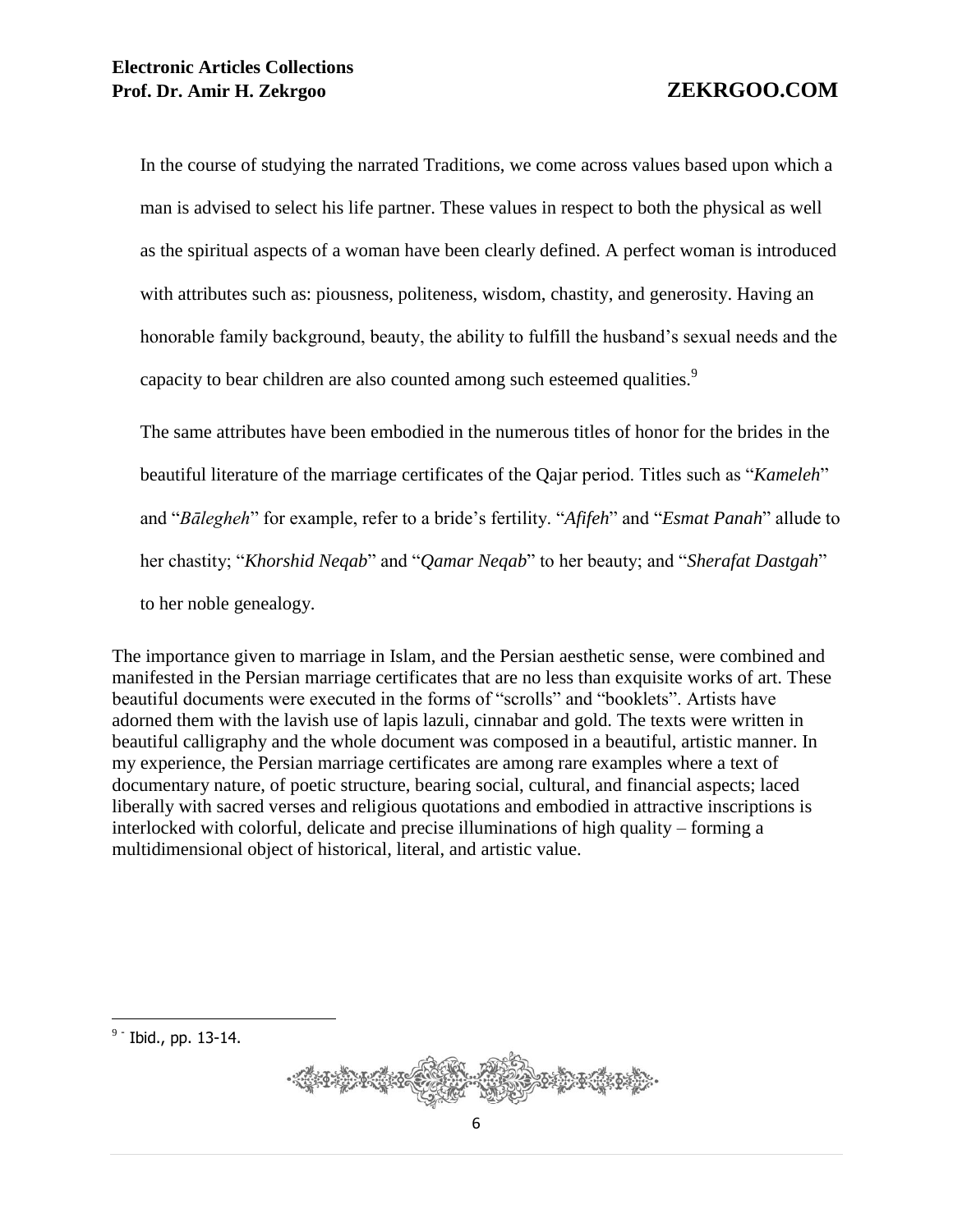The analysis of these documents could thus best be pursued from two different angles, i.e. the "Literature" and the "Art". In this paper, however, we will only deal with the content of the literature and leave the artistic aspects of the works to another time.

### **A Survey of the "Literature"**

Marriage contracts from the Qajar period are treasures that provide us with valuable information embodied in a poetic style of literature. Since these documents celebrated the happiest and the most meaningful events of the lives of people, they were therefore, prepared with great precision and elaborate attention. Though the earlier examples of such documents are rather simple and lack any form of decoration  $(Figure 1)$ , the calligraphic quality of such works are almost always superb. As marriage documentation became more popular, along with it grew the urge for more artistic elaborations of the pieces; while comparing the contracts of different dates one will observe a considerable increase of decorative elements, colors and an overall sophistication in the layout compositions. (Figure2)

The literature of these charming pieces, too, is in no way inferior to their sumptuous appearances. The text of these documents comprises the following sections:

- *A. Tahmidiyeh*
- *B. Pish-neveshtar*
- **C. Introduction of the marrying couples**
- **D. Bride's dower**
- E. **Concluding prayer and date**
- F. **Endorsement of witnesses**

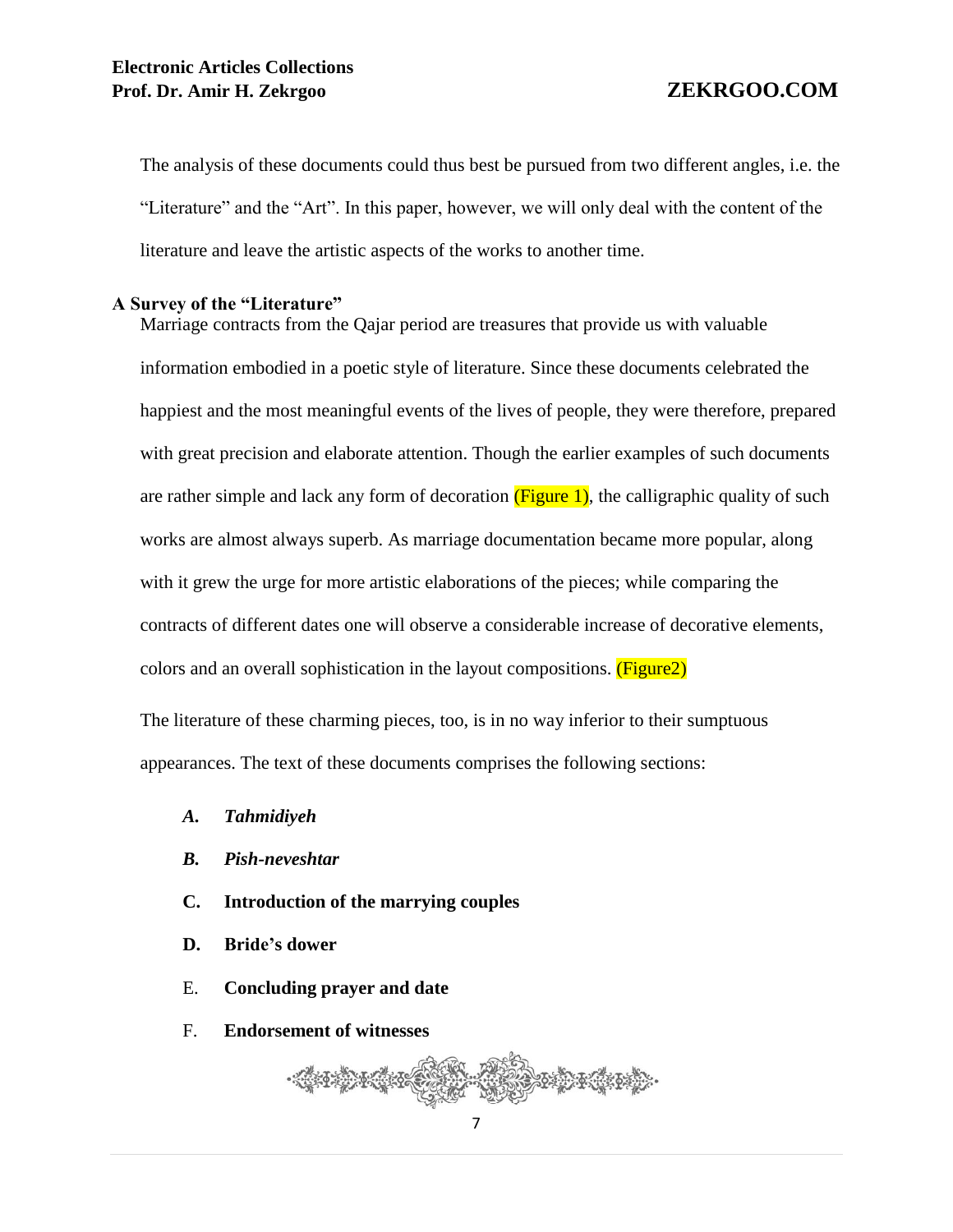#### **A.** *Tahmidiyeh*

This Arabic word –from the root "*hamada*"– may be translated as "vote of praise". This section always appears in Arabic. The most important part of *Tahmidiyeh* displays the popular phrase

"هو المؤلف بين القلوب واالبصار"

*"He is the One Who brings together the hearts" "and the eyes"* in a most beautiful script  $(Figure3)$ . It is amazing that the above phrase precedes the "*bismillah al-Rahman al-Rahim"* (In the name of God, the Compassionate, the Merciful) in terms of location in the page; it appears on the very top, while the *bismillah* follows on the following row. The way God is perceived in the above phrase is certainly unique, and one can hardly come across such form of expressions (placed on such prominent position) except in the Gnostic context in the literatures pertaining Islamic mysticism. Love, in mystical context, has a divine origin; the union of a couple, therefore, must be considered an act of a divine nature rather than an attraction solely based upon animal instincts. Addressing the Divine Principle by the pronoun "هو)"literally "He"), is a common Sufi tradition; it refers to God on a level that transcends the domain of "names". The Sufis chant the word "هو" repeatedly in their meditations as a kind of mantra in their process of invocation or *zikr* (ذكر(. The high location of this quotation on the *sarlowh* section (the ornamented heading of a marriage contract) is also supposed to remind the marrying couples about the exalted nature of their affection for one another, that the essence of love appears before it's expressed in words, and encourages them to make every effort to maintain that sacred bond. The former

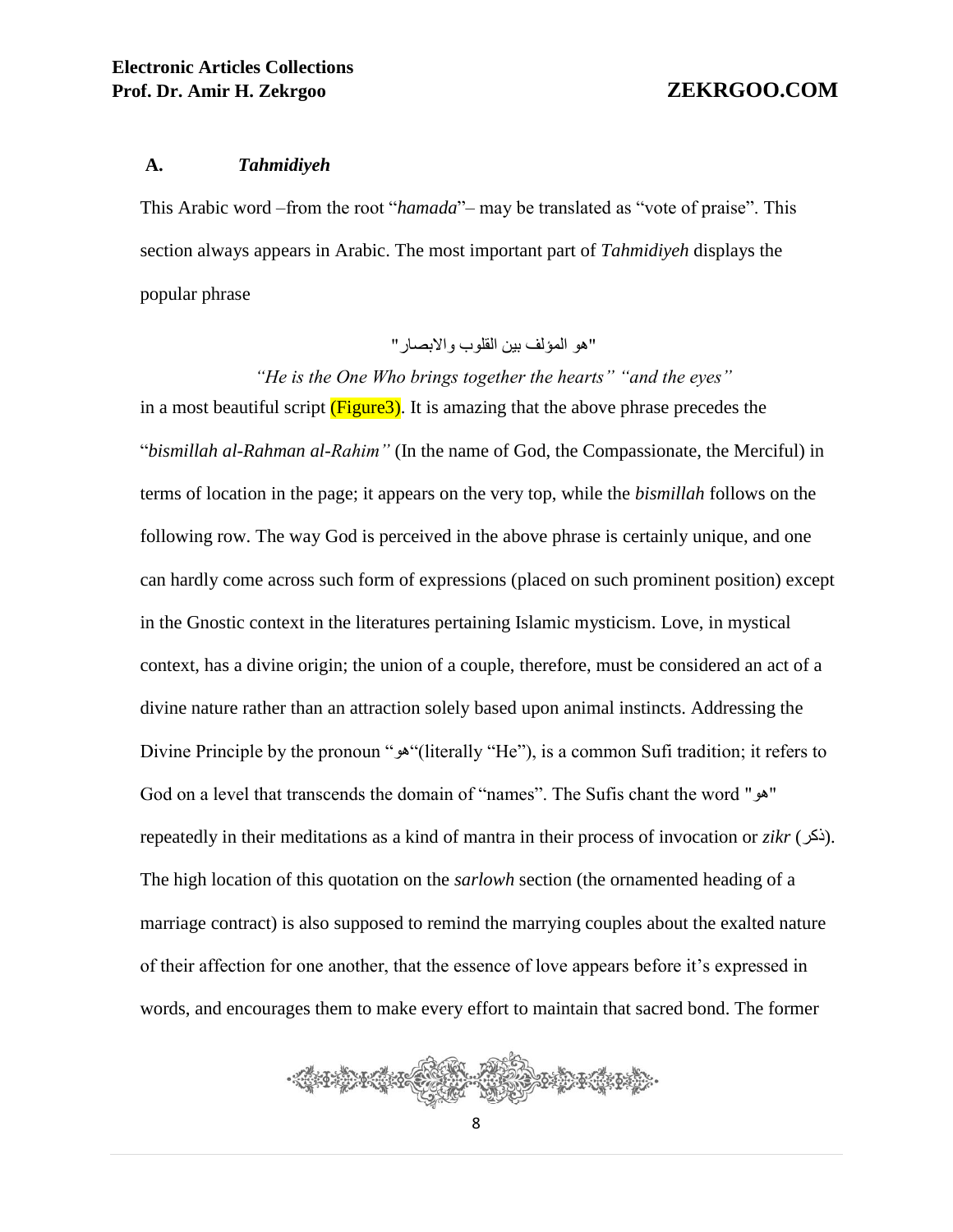quotation is then followed by the *"bismillah al-Rahman al-Rahim"* and a vote of praise and thanks giving to the Lord (in the Arabic language) for blessing people with the boon of marriage. Two brief examples of such statements are presented below:

"الحمد هلل الذي اباح النكاح وسيلة الفالح و النجاح"

*"Praised be the Lord Who announced marriage a means for fortune and prosperity."*

"الحمد هلل الذي احل لنا النكاح و حرم الزنا و السفاح بعدله"

*"Praised be the Lord Who declared marriage legitimate (according to the divine law) for us and prohibited adultery and fornication by His justice."*

The same concept is expressed in different wordings and sentences of varying lengths. This, along with the previous quotation usually adorns the *sarlowh* in the documents.

### **B. Pish-neveshtar**

The *Pish-neveshtar* or preface usually appears in Persian and Arabic languages, complementing each other and creating a floral literature. It is the longest part of the text, describing the aims and objectives of marriage in a most beautiful manner; using metaphors in the Persian language and supporting it with Qur'anic verses, *hadith* and prayers in Arabic. The following *hadith*, narrated from Prophet Muhammad stresses on the act of marriage as a religious duty; it is quoted in the majority of the contracts.

"النكاح سنتي فمن رغب عن سنتي فليس مني"

*"Marriage is my tradition; Then whosoever does not favor my tradition is not with me."*

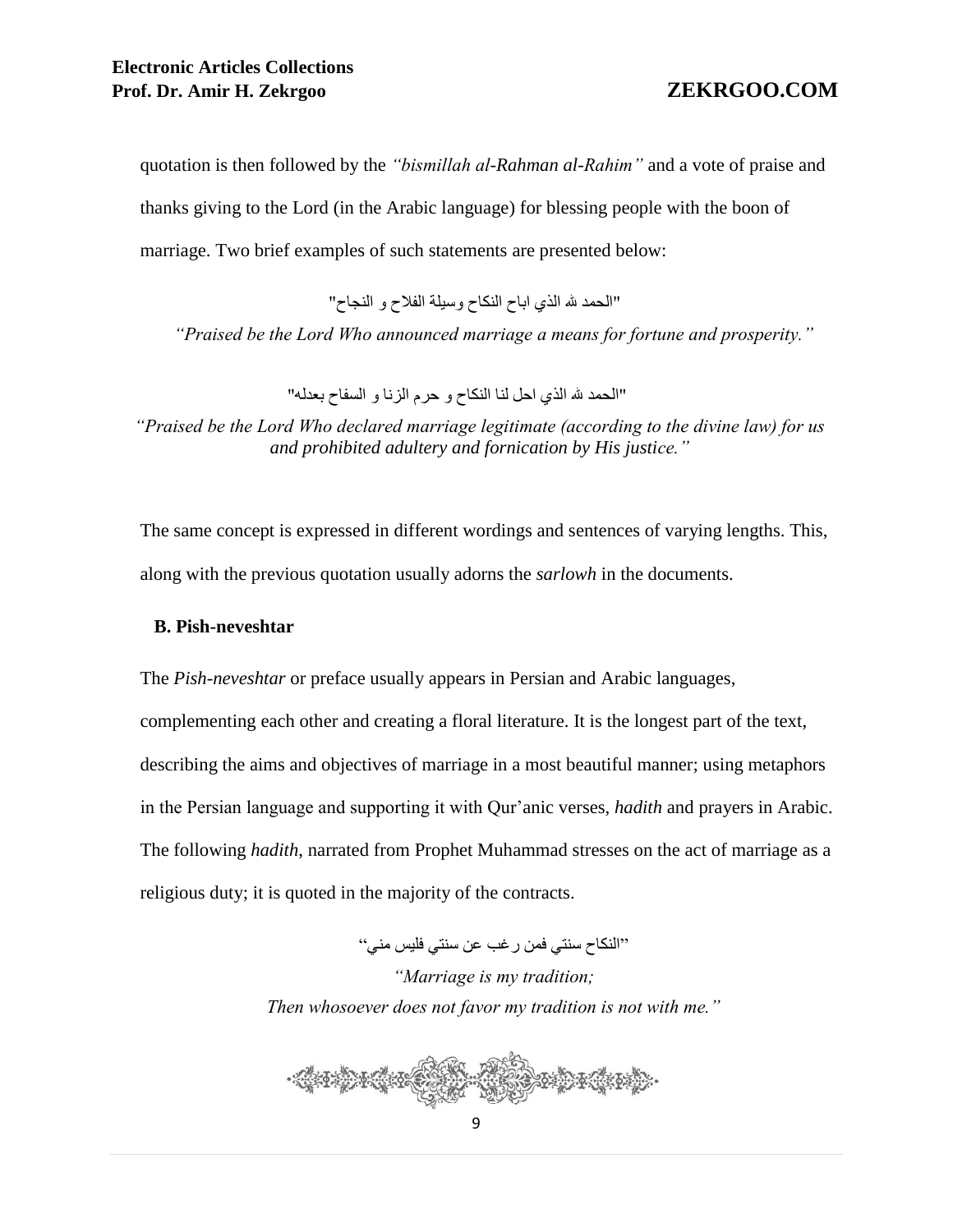Our survey reveals over 20 different verses that have been quoted  $-$  in full or in part  $-$  in the marriage certificates. The subjects of these Qur'anic verses vary from "*God's creation of man in fairest stature*" (37: 6) to "*The creation of man of a sperm drop … making him hear and see, and guiding him* …" (76: 2) to a range of other subjects relating to creation of nature, man's obedience to God and the like. But again the emphasis has been made upon the unity of the two souls in wedlock. "*Glory be to Him, Who created all in pairs* …" (35: 36).

#### **C. Introduction of the Marrying Couples**

This section is the starting point where the word "document" becomes justified in identifying the contracts, for it is in this part that we have the names and other formal information of the bride and the groom and their respective fathers rather than praises and prayers. This part, too, usually starts with a statement referring to the auspicious timing of the ceremony.

The timing of the ceremony was selected on the basis of two factors:

Commencement of a married life on days of mourning, be it religious (*A<shu>ra*, the 10th day of *Muharram* – the date of martyrdom of Imam *Hussayn*) or the demise of a grand member of the marrying couples' family, was not deemed proper. On the other hand, days of religious festivities (like *Aid al-Qurban* and *Aid al-Fitr*) were – and still are – considered auspicious, many families would prefer to arrange the marriage ceremony of their beloved ones on such days of good omen.

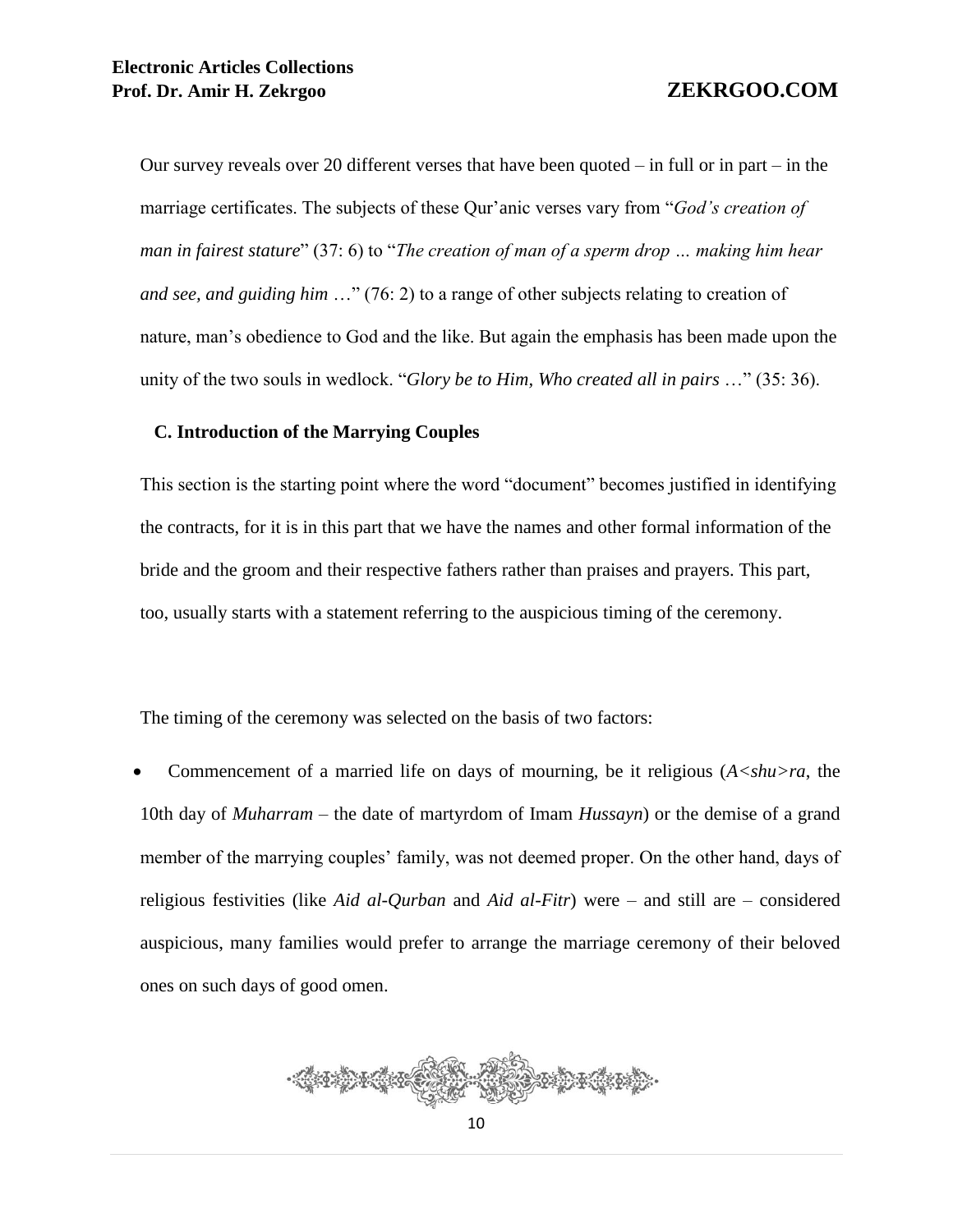Locating and suggesting the precise timing (month, day and hour) for the commencement of the *nikah}* was also a duty of the astrologers. It has been a tradition to consult an astrologer before taking action on important matters. Due to this very reason, we come across statements indicating the auspiciousness of the timing of the marriage before actual mentions are made of the names of the groom and the bride. The wordings of this section too is floral; although the writing structure is Persian but the usage of Arabic expressions is abundant; this is due to the important status of Arabic with regard to religious issues. The style of writing is in the form of rhymed prose and is very different than what modern Persian reader is used to, yet the rhythmic phrases and the musical tone created by the rhymed composition of words – when read aloud – make the passages pleasing even to the ears of a non-Persian-speaking audience. An example is presented bellow:

در بهترين وقتي از اوقات و نيكوتر ساعتي از ساعات به مباركي و فيروزي عقد مناكحه مباركه صحيحه صريحه شرعيه و مزاوجه دائمه ميمونه مليه اسالميه علي كتاب هللا الكريم و وافق الشرع القويم و الدين المستقيم واقع و متحقق شد فيمابين ...

"*in the happiest of all days and in the most auspicious hour of the hours, when the planets are cleared from misfortune and the stars are adorned with felicity and bliss, the ceremony of marriage was held according to the divine law between …and…"*,

After this statement, the introduction of the marrying couples begins. The groom's name comes first followed by that of the bride's. The names, however, do not ever appear without the embellishment of elaborate prose; and sometimes we have up to two lengthy lines and over ten attributes counted before we reach the actual name. Titles of honor at the first glance

$$
\frac{1}{2}
$$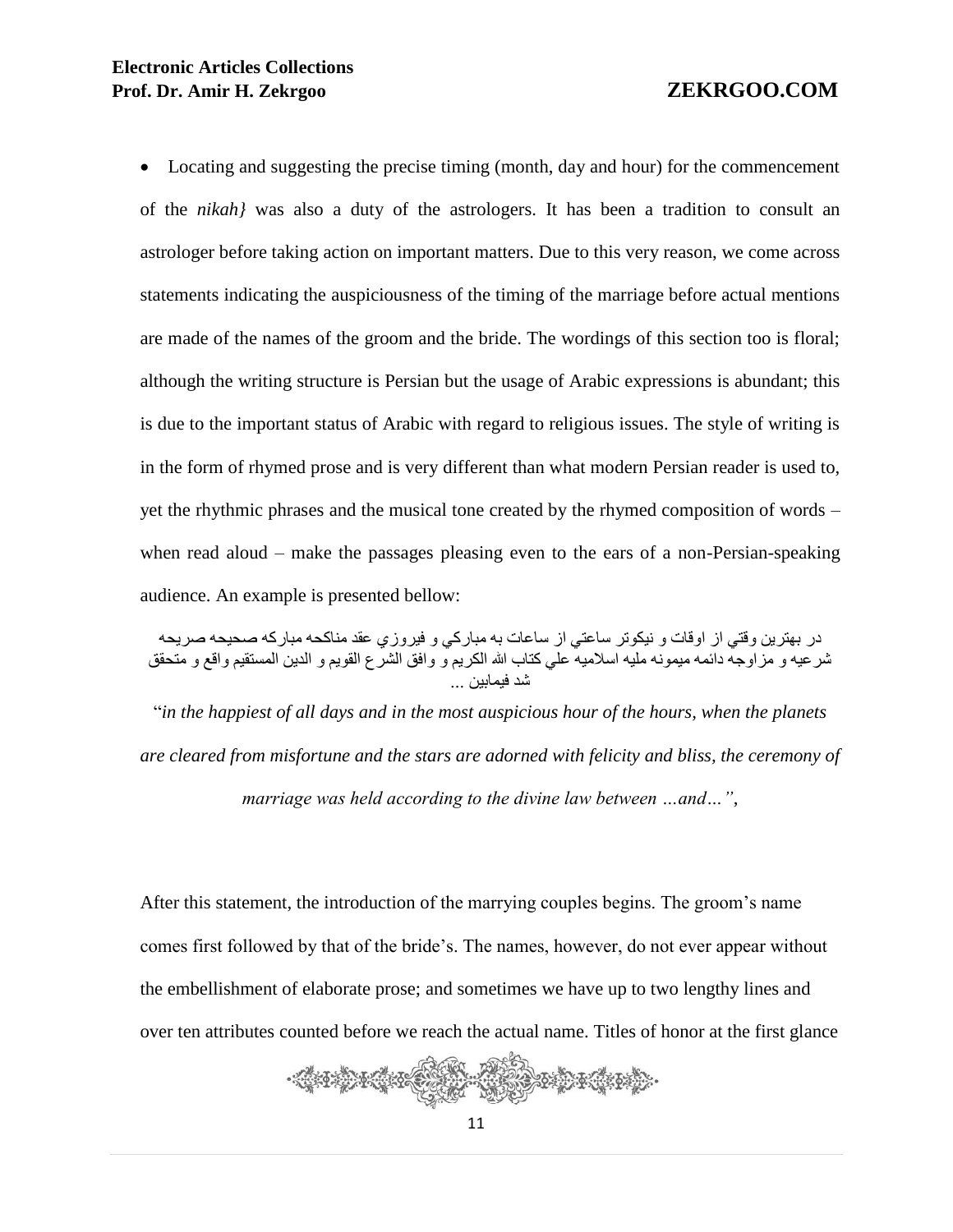appear as mere ornate language of no significance, but studying them in detail would reveal otherwise: titles such as "*Kamileh*" (perfect) and "*Baligheh*" (of mature age) for example, refer to a bride's fertility. "*Effat Panah*" (protected by purity) and "*Esmat Dastgah*" (of excellent chastity) allude to her chastity; "*Khorshid Neqab*" (the sun-veiled) and *"Golguneh chehreh*" (rose-faced) to her beauty; and "*Sherafat Dastgah*" (of noble essence) to her noble genealogy.

The name of each partner is then followed by his/her father's name, again preceded by a few titles of honor and several exalting attributes.

### **D. Bride's Dower**

The dower of the bride follows her and her father's introduction in the marriage contracts. In this part, there is no trace of the floral language and the poetic literature as the issue is purely financial in nature. A detailed description is presented in this section, of the items included in the bride's dower. We read about silver, gold, cash, land, real estate, houses, carpets, kitchenware, furniture, streams, walnut trees and even male and female servants, as part of the bride's dower. The accounts are given with great precision in this section and the

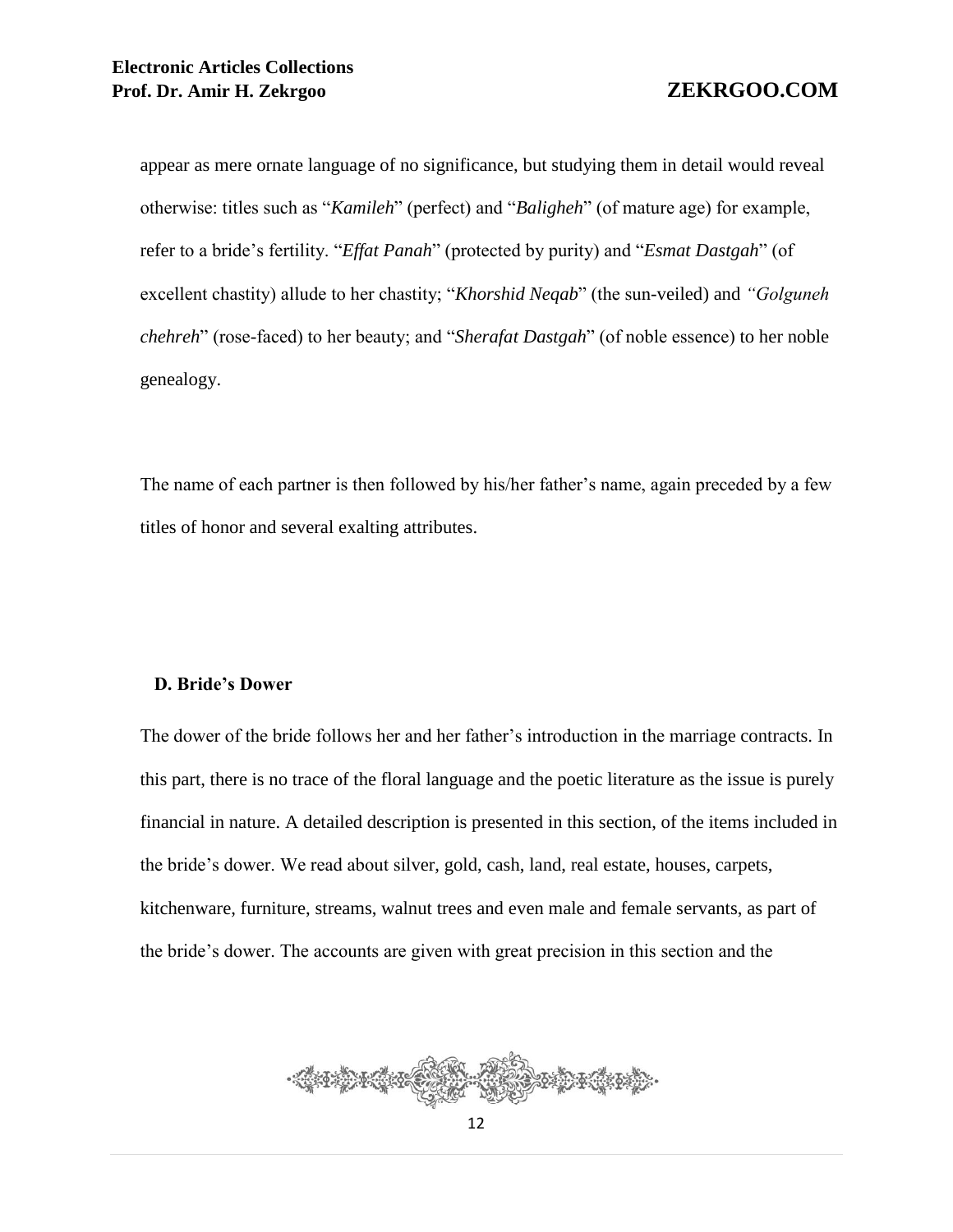payment, from the groom's side and the receipt from the bride's, of any part of the total dower is testified by the seal impressions of a few witnesses.

#### **E. Concluding Prayer and date**

The text of the documents continues into its final stages with a prayer for the increase in love between the newly weds and their children to come. The Arabic text of the prayer is pretty much the same in most of the contracts with minor additions or modifications. A common form of the said prayer reads:

الهم بارك لهما و الف بينهما و طيب وكثر نسلهما وطول عمرهما و وسع رزقهما...

"O Lord; bestow your blessings upon them, and strengthen the love between them, and purify and expand their generation, and give them long life, and increase their daily bread."

The concluding statement of every marriage document is the date of the marriage. Most contracts give a full account of the date including the day, the month and the year, specified according to the lunar calendar.

#### **F. Endorsement of witnesses**

Witnesses were those who gave legality and credibility (in the social and religious sense of the word) to the *nikah*}. They were among the respected members of the community, and in many cases, selected from the elderly and the pious. They endorsed the *nikah*} ceremony by putting their seal impressions on the contract, without whose endorsement the marriage did not carry social or religious validity (according to most of Islamic system of jurisprudence

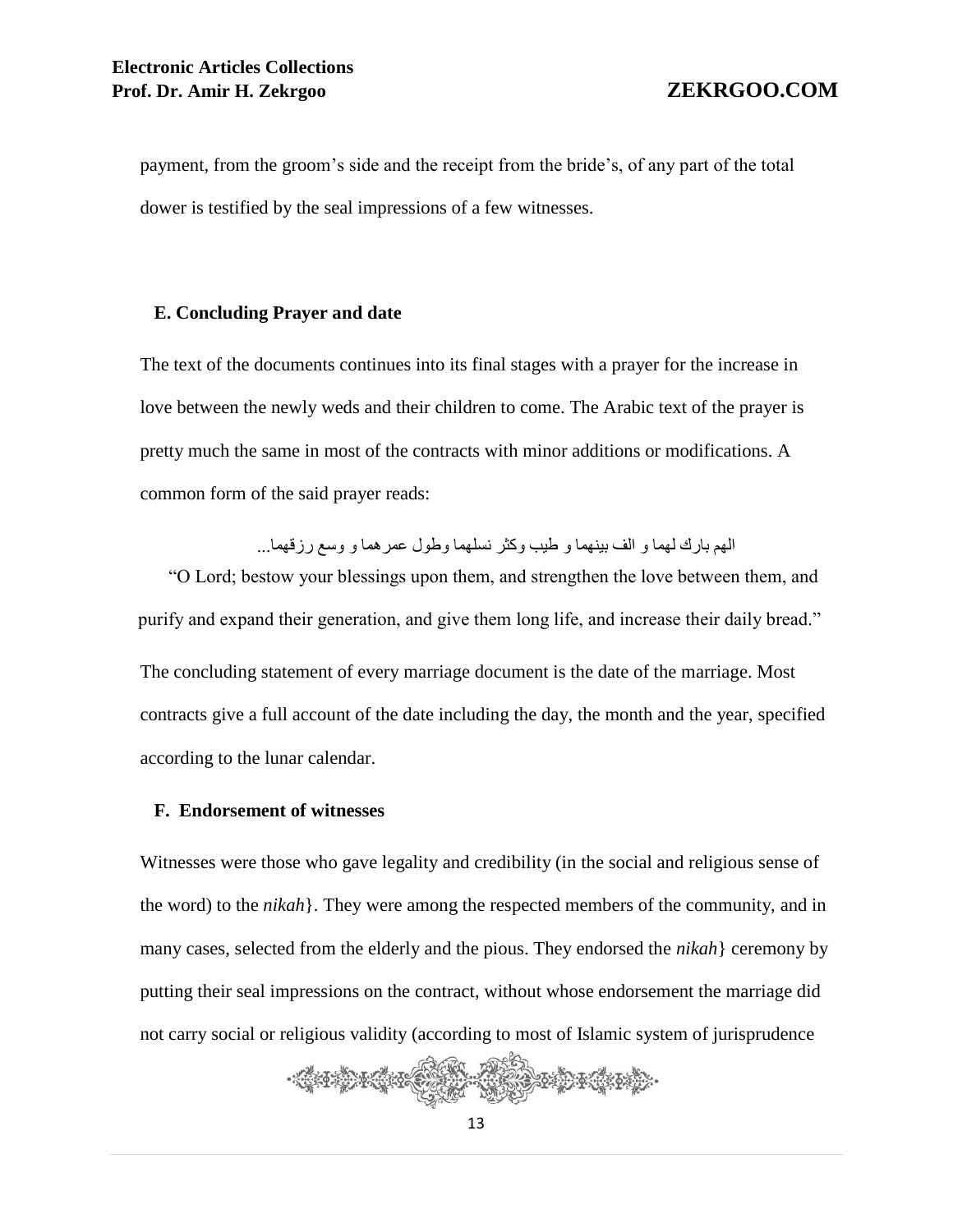the presence and confirmation of at least two witnesses are required to validate an agreement between parties, be it a business contract or a lifetime partnership agreement between husband and wife.

### **A Survey of the physical structure**

Another aspect of the marriage contracts is the physical structure. The historical marriage certificates came in different sizes, some with minor or no decorations at all, while others were highly decorated and illuminated using intricate geometrical and / or floral motifs and arabesque designs embellished with gold, silver, lapis lazuli and cinnabar. However, in order to introduce the physical aspects of the marriage certificates, one could best do so by dividing them into two main categories:

- The Scroll-type Marriage Certificates
- The Booklet-type Marriage Certificates

The two categories share the same literal structure that we discussed earlier. However, the formal and artistic side of the works certainly deserves to be looked upon individually. The time-volume restrictions of the present study do not allow a thorough discussion of the artistic aspect of the certificates (a topic that I hope to discuss in detail in another time). I will therefore limit myself to the physical structure of the contracts in order to initiate the subject for further enhancement in the future.

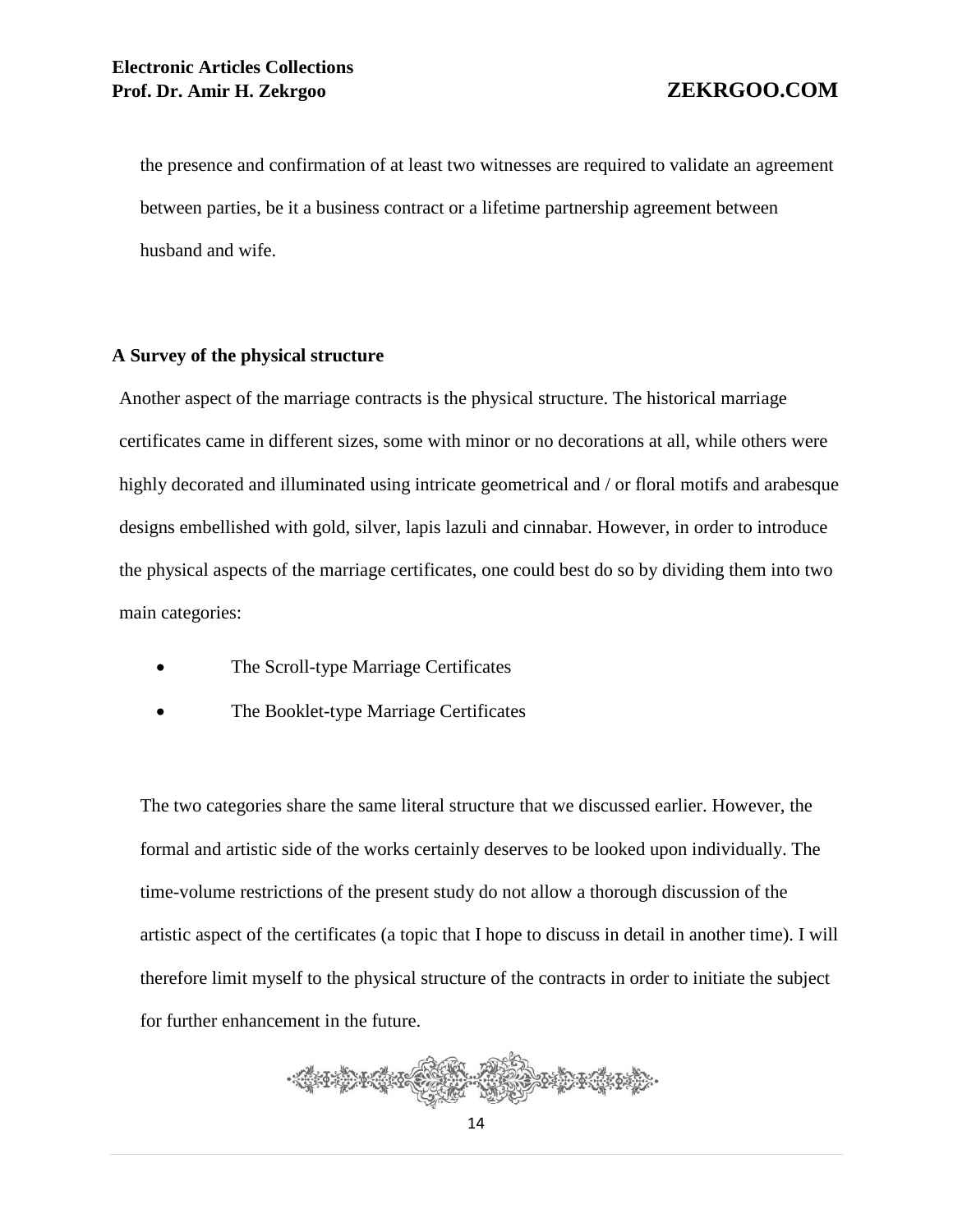#### **The Scroll-type (Figures 1, 2, 4)**

The majority of the historical marriage contracts up to the  $19<sup>th</sup>$  century are of scroll type. The surface that supports the text and decoration, in almost all examples that I have examined, is paper; although in rare cases cloth was also used. The text of the contract is usually placed slightly to the left of the center and closer to the bottom of the page; although there are exceptions with symmetrical space arrangement. The size of the scrolls vary as do their decorations; the dimensions of the smallest scroll that I have come across is 44.5 cm. x 31 cm. while the largest one, that I believe may be the largest ever recorded marriage certificate measures 162 cm. x 105 cm. The former, dated 1208 AH/1792 AD, is very simple (see Figure 4... Page 34 my book), while the latter is colorful and highly decorate. The larger format scrolls provided the artist more freedom in the usage of visual elements. The treatment of such works is similar to that of a painting since the whole idea needs to be reflected and embodied on a single surface.

#### **The booklet type (Figures 5,6)**

The booklet type certificates were prepared in much smaller dimensions and had a rather unified format. Most of the booklet-type contracts possess similar features, probably since the designers' hand was not as free, and the work was confined within the framework of the limited sizes and proportions of a book. However the long and rich tradition of layout and illumination of manuscripts guided the artists to revive the old artistic tradition. For this, the general appearance of such contracts usually conforms to the style of layout and composition

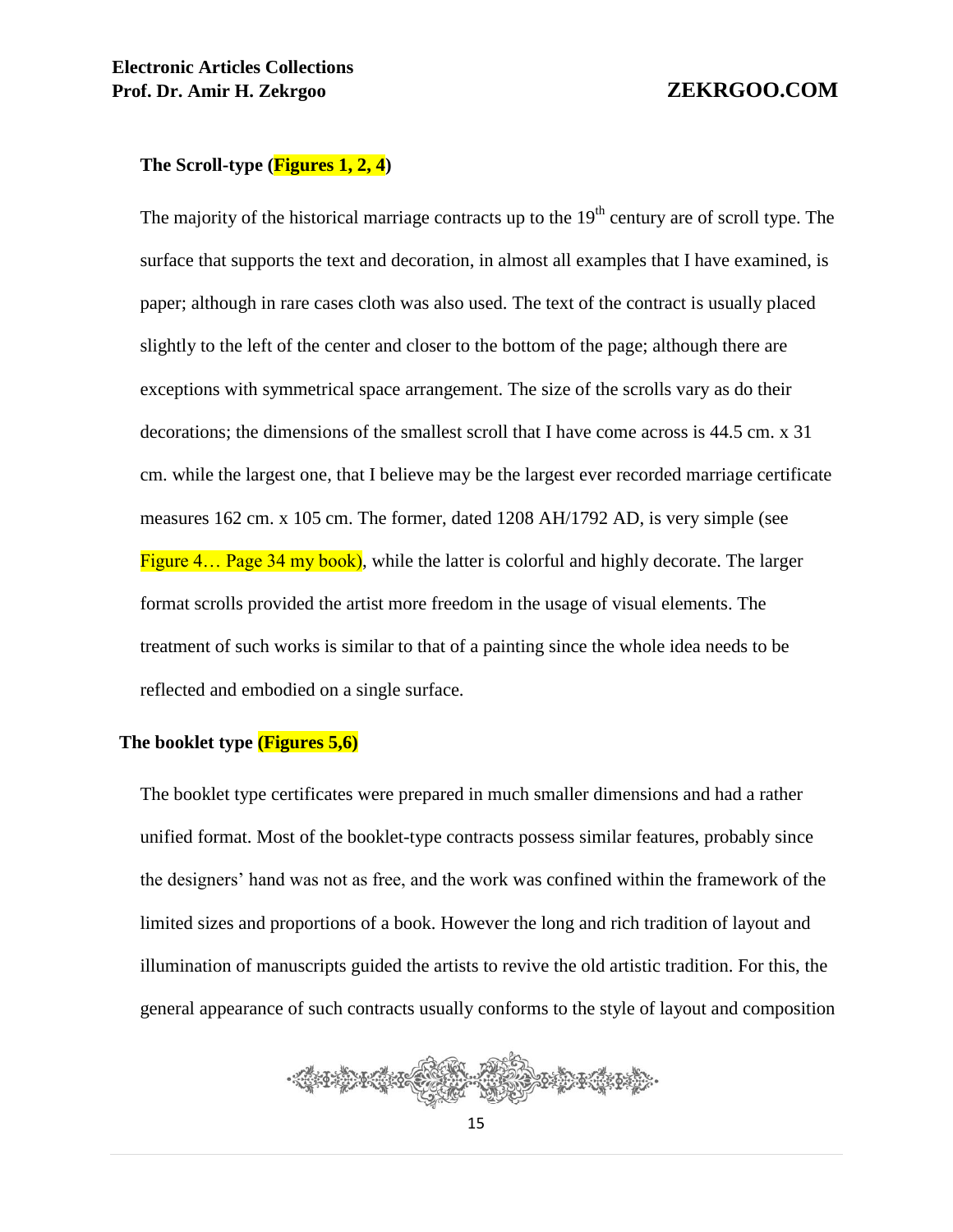of the traditional Persian manuscripts. The first two pages of *iftitah{* (= literally *'opening'*) as a rule—comprise the *Tahmidiyeh* and *Pish-neveshtar,* adorned with elaborate illuminations with gold, cinnabar and lapis lazuli. The rest of the pages carry the rest of the text.

# **Conclusion**

A comparative study of the history of marriage documentation in Iran, and the content of such documents would lead to the following conclusions:

- The Persians have always looked at marriage as an act of sacred nature.
- From the few available Zoroastrian sources (Pahlavi and Pazand texts), a fair amount of information concerning the traditions, customs, conditions and the structure of the marriage documents in the Sassanian period  $(A.D. 224 - 651)$  can be extracted. This would indicate that the tradition of Marriage documentation in Iran must be at least 1700 years old.
- The literal structure (the content) of both the pre-Islamic and the Islamic marriage contracts follow a similar pattern: there are three basic aspects to the certificates;
	- I. The spiritual/religious aspect: this aspect is manifested in the praise of Ohormazd, the Creator; wishing for His satisfaction, and supplication for the couples, in the pre-Islamic marriage contracts and in the abundant use of Qur'anic verses, hadith and Arabic and Persian accounts prayer and praise in the *Tahmidiyeh* and *Pishneveshtar sections of* contracts pertaining to the Islamic era.